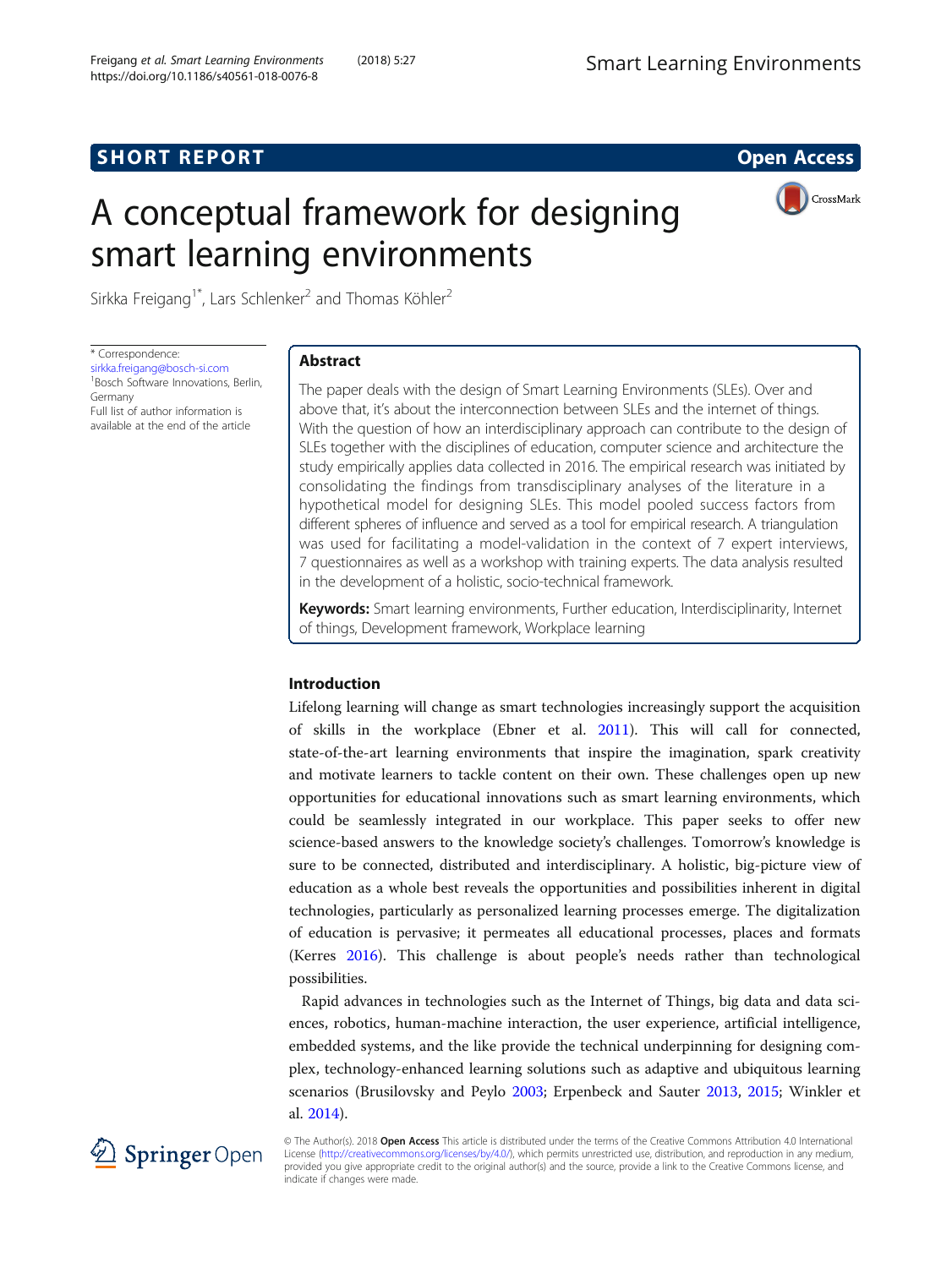<span id="page-1-0"></span>This paper presents the latest findings of an empirical study conducted to illuminate the role of smart learning environments (SLE) and their design requirements while factoring the aforementioned framework conditions for didactically-based adult education models into the equation.

### Study design

This research project aimed to find out if and how the Internet of Things is applicable to teaching and learning processes in smart learning environments in a way that sustainably supports learning at the workplace. This paper thus focuses on corporate learning spaces that offer the best opportunities for lifelong learning and seamlessly combine informal and formal learning. Its authors chose an interdisciplinary approach that centered on the interlaced disciplines of education, computer science and architecture/design to answer 2 main research questions (with 6 sub-questions):Research question 1: What new teaching and learning formats are created by the Internet of Things?Research question 2: How can the physical environment support the learning processes? Furthermore, the research aims to develop a didactically sound concept for designing intelligent and hybrid learning spaces like SLEs.

This investigation entails a series of studies that build on and complement one another in a multi-method study design geared to compensate for the drawbacks often associated with mixed methods. The study design with this multi-stage triangulation provides a more comprehensive picture than a single study could have done. The authors subdivided the study design into two subordinate studies and one main study and combined qualitative and quantitative methods of social research.

In the first step, literature reviews substantiated the connection between the theoretical constructs of the Internet of Things and smart learning environments. To this end, the authors systematically deconstructed known and directly related learning methods to transparently demonstrate that IoT-based learning forms such as smart learning environments (SLEs) are a specific combination of adaptive and ubiquitous learning formats that interact so as to facilitate new functions and possibilities at the workplace.

In a second step, the authors initiated the empirical investigation by condensing the insights gained from reviews of transdisciplinary literature into a first hypothetical model for designing intelligent and hybrid learning spaces. This model consolidated success factors sourced from various spheres of influence and served as a search grid for the empirical study. The modeling process based on a common method for modeling information systems according to Hevner et al. ([2004\)](#page-16-0). This framework (Hevner et al. [2004](#page-16-0)) forms a clearly recognizable socio-technical perspective in comparison to other modeling methods (Stachowiak [1973](#page-16-0)) and can thus best meet the situation of educational information systems. In this way the authors combined and condensed philosophical, psychological and technological approaches in a deliberate way along the lines of Spector's "preliminary framework for smart learning environments" (Spector [2014](#page-16-0)). In a third step this first model was validated through seven expert interviews (main study) which were combined with 7 questionnaires (sub study 2). The problem-based, guideline-supported expert interviews were conducted with renowned scientists from the field of computer science, architecture/design and education in Germany. The main study addressed the following in addition to the already mentioned research questions: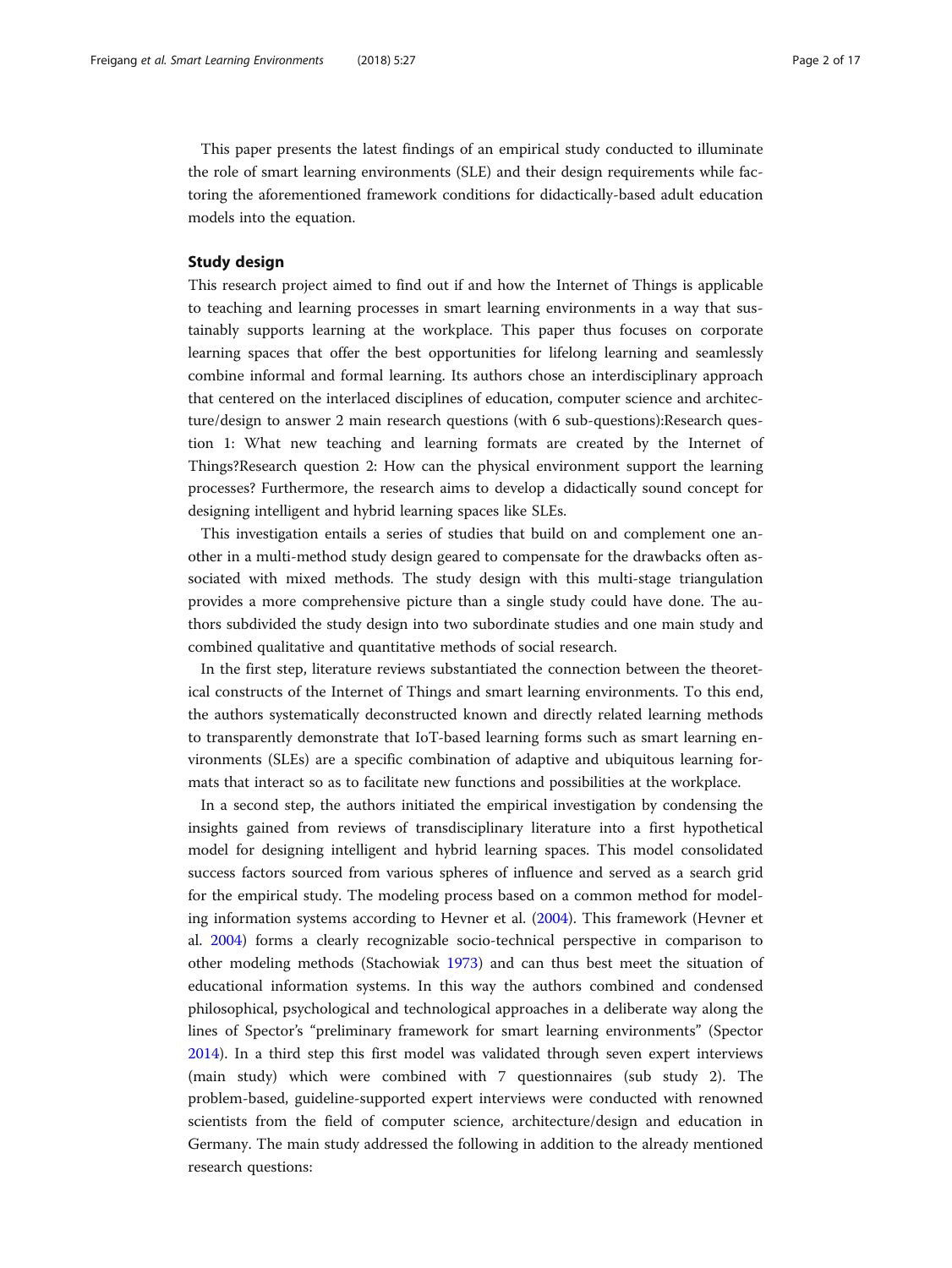<span id="page-2-0"></span>Sub question 1.1: How can learning processes be supported by the Internet of Things? Sub question 2.2: What are the design requirements for learning spaces?

The interviews were conducted personally (face2face) and usually took over 1 h. The aim was to obtain a comprehensive expert opinion on the model and to classify the identified areas of influence with the respective success factors for their importance in the design process. The interviews were recorded, transcribed and coded with MAXQDA. For the data analysis, the content-structuring content analysis according to Mayring [\(2010\)](#page-16-0) was used. Sub-study 2 was a fully standardized quantitative survey tool that complemented the qualitative interview on the basis of a presentation and evaluation of six areas of influence and a total of 47 items (success factors). The data collection based on the following research questions:

Sub question 1.2: Which areas of influence characterize intelligent and hybrid learning spaces?

Sub question 1.3: Which success factors have to be considered when designing intelligent and hybrid learning spaces?

Sub question 1.4: What could a didactically sound model for the design of intelligent and hybrid learning spaces look like?

The data analysis of sub-study 2 was conducted with SPSS. The qualitative survey was combined with a quantitative questionnaire to systematize the expert opinions, to be able to compare them and to enable a quantifiable evaluation. The qualitative and quantitative data collection took place simultaneously during the interview situation. To complete the validation phase, sub-study 1 was carried out within a workshop. The target group was defined as corporate learning professionals, people with a lot of experience in continuing vocational training. The workshop was attended by 6 trainers and a head of training department. The aim of sub-study 1 was to receive suggestions and feedback from practitioners in addition to the academic perspectives.

In the last step, this first hypothetical model was redesigned and modified on the basis of merging all empirical data into one holistic, socio-technical framework.

The preceding section discussed this research effort's grounding in educational science (cf. section "[Study design](#page-1-0)"); the next section will break down the object of investigation (SLEs) along the lines of neighboring disciplines.

#### Current state of research into smart learning environments

Research into SLEs is an interdisciplinary pursuit. Smart learning environments are the object of research in the field of (business) computer science as well as in other socio-scientific disciplines such as (media) education and psychology. Approaches to and definitions of SLEs vary accordingly and will be discussed below. To review the literature, the authors selected papers that deal explicitly with the concept, development, success factors and requirements for SLE design processes. They did not consider papers on the broader subject of smart learning, as it is beyond the scope of this study. A systematic review of literature up to September 2016 identified a total of five key papers to be examined, compared and discussed below.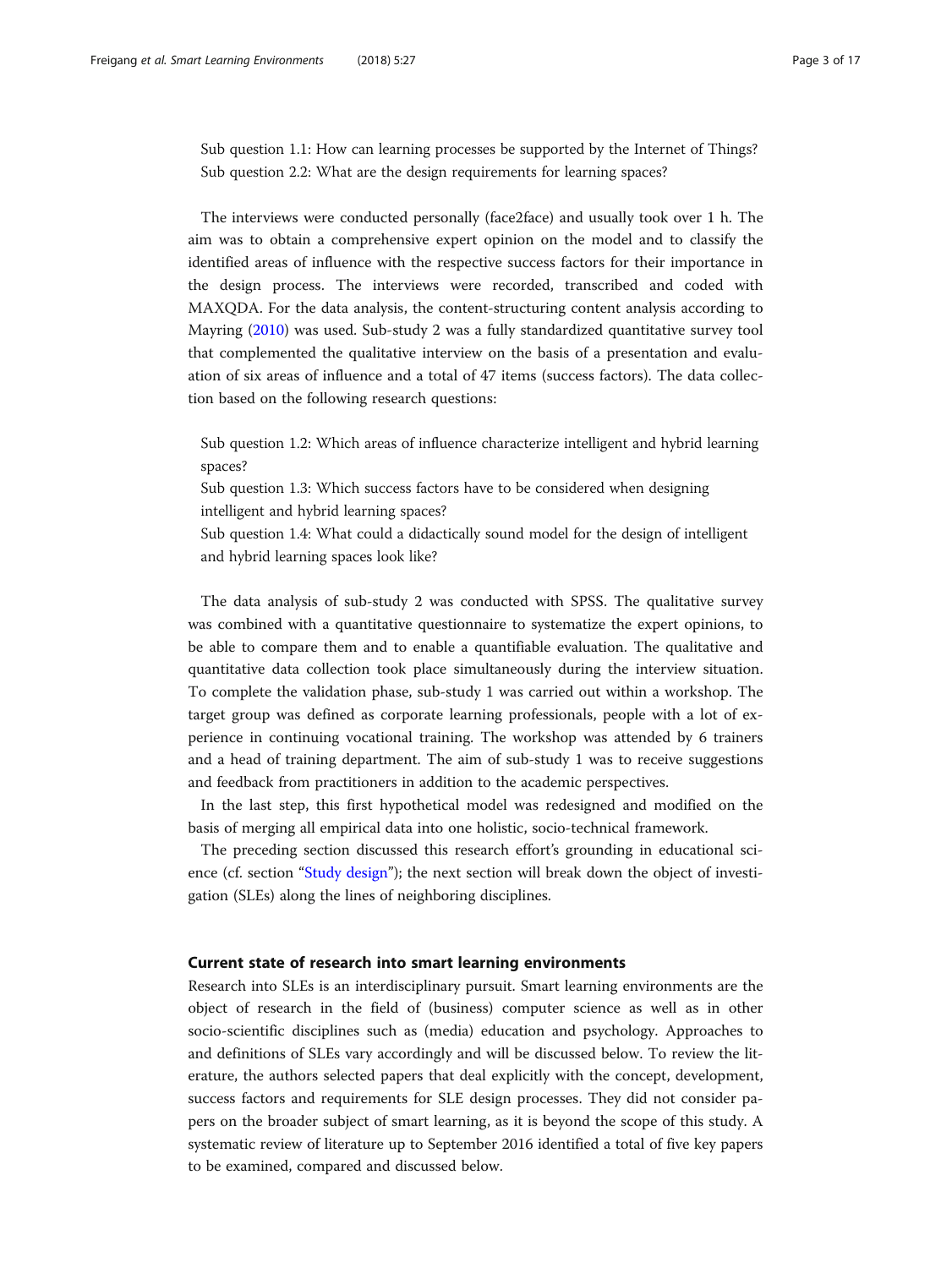An article by Lei et al. ([2013](#page-16-0)) merits mention as a precursor to the SLE research published in the Journal for Smart Learning Environments since 2014. That essay is relevant to this study because its authors develop smart learning environments based on cyber-physical systems, which would indicate a connection to IoT rarely mentioned in literature. Lei et al. [\(2013\)](#page-16-0) described an SLE at a university that is enabled by "smart applications." To this end, a cyber-physical system used embedded components to connect various types of sensors and actuators and automatically control specific functions. It controlled and automatically adapted external conditions that are conducive to learning, such as lighting, heating and air quality, and significantly increased energy efficiency (Lei et al. [2013](#page-16-0)). This paper illustrates the relative ease with which "smart functionalities" may be integrated into learning spaces and conditions conducive to learning can be supported.

As part of a "preliminary framework for smart learning environments," Spector ([2014](#page-16-0)) combined philosophical, psychological and technological approaches to develop a platform for planning and implementing SLEs. In this author's view, smart learning environments have to be significant and have to achieve sustainable educational work at the levels Engagement, Effectiveness and Efficiency (3Es). Spector ([2014](#page-16-0)) advocates more strategic planning and design of SLEs and points out that one must first consider how human learning works and how people actually acquire knowledge and skills. This author points to insights into educational psychology that need to be systematically integrated into the design process. According to Spector [\(2014\)](#page-16-0), technology has to support the "3Es" listed above to lend this technology meaning and a tangible benefit. Putting the significance of SLEs into the greater context of social responsibility, Spector ([2014](#page-16-0)) suggests that SLEs should help people become thoughtful, productive and considerate members of society.

Spector generically describes a meta-concept similar to a deductive approach, with a perspective from the outside looking in. Koper [\(2014\)](#page-16-0), in contrast, developed a new theoretical concept for the design of SLEs rooted in concrete interactions between humans and technology. Koper ([2014](#page-16-0)) calls this concept, which is based on a more inductive approach and ties into the design of user interfaces (human-computer interaction), "human learning interfaces (HLIs)." To apply lessons learned from user interfaces to human learning interfaces within SLEs, Koper [\(2014](#page-16-0)) first distinguishes between different learning environments by the degree of digital and analog learning stimulus.

Concluding that SLEs are to be classed as "embedded cases," Koper [\(2014\)](#page-16-0) outlined prototypical requirements for this specific learning environment to provide the basis for developing SLEs:

- 1. Digital devices are added to physical learning locations
- 2. Digital devices detect the learner's location and context
- 3. Digital devices augment the physical learning environment with additional digital learning functions
- 4. Digital devices monitor the learner's progress

According to Koper, smart learning environments aim to enable faster and better learning. He analyzed the conditions that would facilitate this and developed a concept for "human learning interfaces" (HLIs) based on the "modal model of the architecture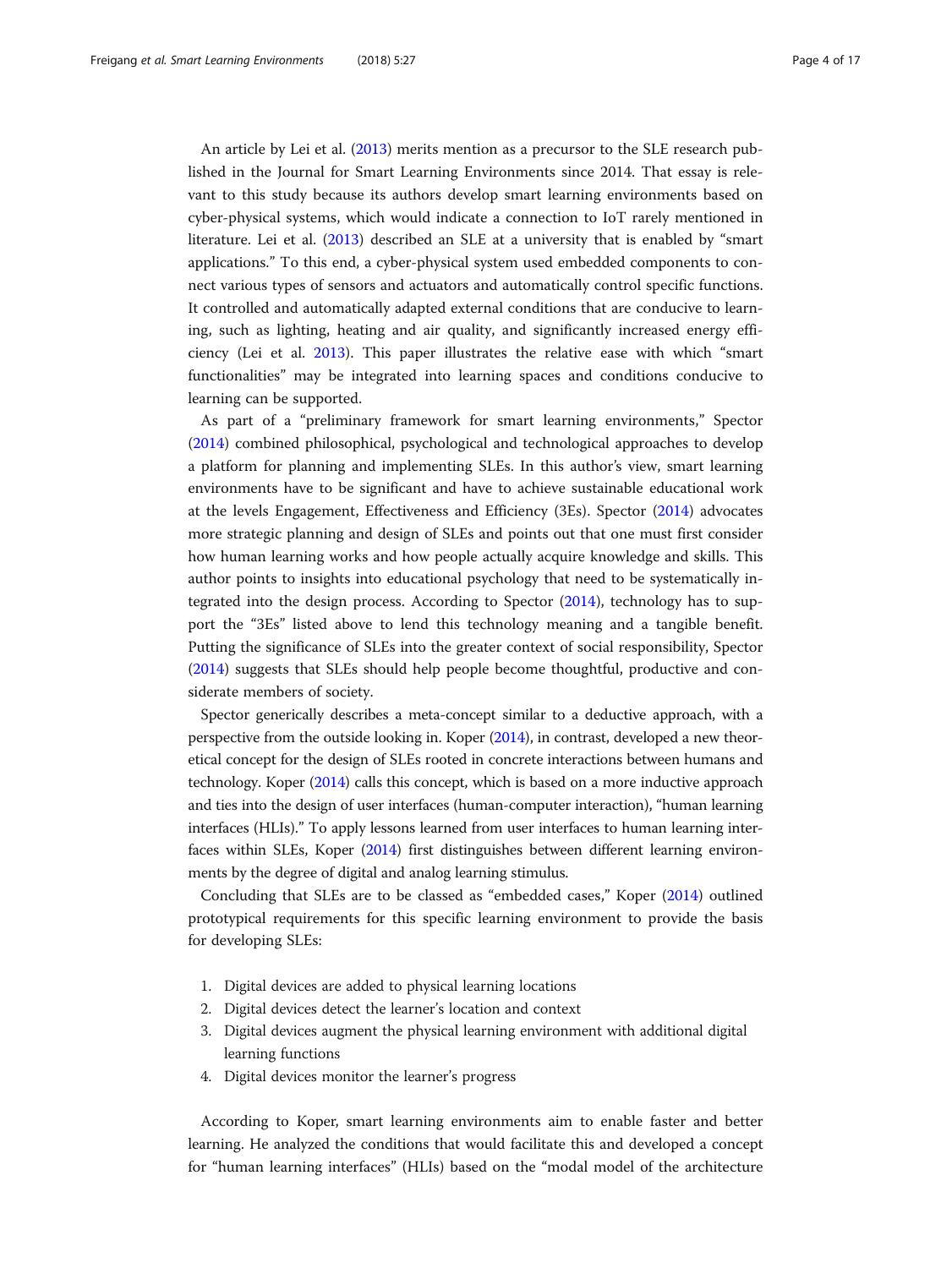of human information processing" (Ashcraft and Radvansky [2010](#page-16-0)). Koper [\(2014](#page-16-0)) distinguished between five different HLI types each with specific learning objectives (revising & restructuring, improving & rendering, generating new cognitive representations) and learning forms (reflection, practice, identification, socialization, creation). Based on these references, Koper extended his definition of smart learning environments as follows (Koper [2014](#page-16-0) p. 14):

"SLEs are physical environments that are improved to promote better and faster learning by enriching the environment with context-aware and adaptive digital devices that, together with the existing constituents of the physical environment, provide the situations, events, interventions and observations needed to stimulate a person to learn to know and deal with situations (identification), to socialize with the group, to create artefacts, and to practice and reflect. "

The HLI concept presented by Koper ([2014](#page-16-0)) is particularly well-suited for developing specific SLE use cases and the associated IT system architecture on mobile devices, which could be implemented via an app on a smartphone, for example. Unfortunately, elementary and detailed forms of learning, especially in interaction with other teachers and learners, are hardly illuminated and merely outlined. Questions about the design of the physical learning space that is to stimulate learning processes and about the organizational conditions and factors influencing SLEs' introduction also remain unanswered.

In his framework for SLEs, Hwang ([2014\)](#page-16-0) first exhaustively covered the terminology used and pointed out that combined adaptive and ubiquitous forms of learning enable "smart learning." Hwang [\(2014](#page-16-0)) transparently deconstructs and compares the terms "smart learning," "ubiquitous learning" and "adaptive learning" in a table.

In ubiquitous learning, an information system is able to identify the learner's situational context and place to provide learning functions tailored to the circumstances. If this is interlaced with adaptive learning, this means that the system also knows the learner's needs and can exploit these data to offer various informational and learning methods, that cater to the given type of learner like "supportive tools or learning suggestions in the right place, at the right time and in the right form" (Hwang [2014](#page-16-0) p. 2). For Hwang [\(2014](#page-16-0)) an SLE needs to be context aware, adaptive and personalized to best fit learners' needs. Building on this foundation, Hwang ([2014,](#page-16-0) p. 5) formulated the following definition for SLEs:

"Smart Learning Environments can be regarded as the technology-supported learning environments that make adaptations and provide appropriate support (e.g., guidance, feedback, hints or tools) in the right places and at the right time based on individual learners' needs, which might be determined via analyzing their learning behaviors, performance and the online and real-world contexts in which they are situated. "

Compared to the SLE approaches described above, Hwang's SLE framework is conspicuously technical, conveying the impression that it caters mainly to system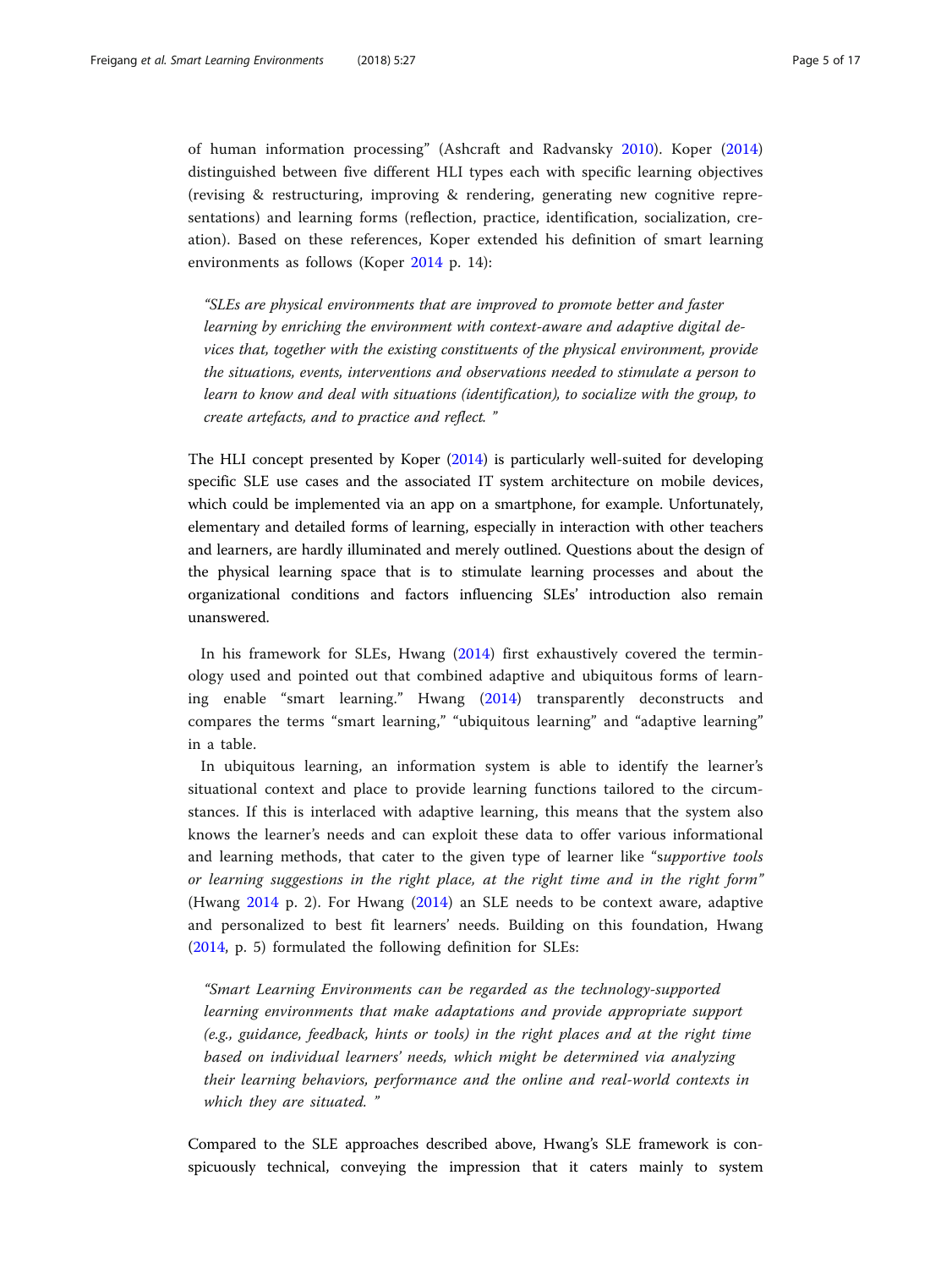developers. In closing, Hwang set out various research requirements relating mainly to educational matters. He also pointed out that SLEs can only be developed and implemented in collaboration with experts in various disciplines, particularly computer science and education. This section wraps up the discussion of presented SLE concepts with a look at a paper by Begoña Gros ([2016\)](#page-16-0) in which she expounds on the potential for self-directed learning in SLEs and advocates a participatory design process for SLEs.

According to Gros [\(2016](#page-16-0)), the widespread use of mobile devices such as smartphones enables ubiquitous learning. She also pointed out that use of the mobile device is self-determined. While a teacher generally controls formal learning scenarios, this is not the case when learning with mobile devices. Gros stated that SLEs aim to orchestrate between formal and informal forms of learning. In her opinion, this requires new educational approaches that view learning as a subjective, situated, social and very dynamic construct that manifests itself differently in each learner.

Building on the ten properties of SLEs designated by Zhu et al. ([2016](#page-16-0)) (1. Location-Aware, 2. Context-Aware, 3. Socially Aware, 4. Interoperability, 5. Seamless Connection, 6. Adaptability, 7. Ubiquitous, 8. Whole Record 9. Natural Interaction and 10. High Engagement) Gros concluded that SLEs' main purpose is to offer support suitable for and tailored to the learner. According to Gros, an SLE takes on the role of a coach or a learning guide and is based on the following educational principles:

- 1. Conversation
- 2. Reflection
- 3. Innovation
- 4. Self-organization

The learning environment can automatically organize content and methods and, over a prolonged period, improve learning performance. Building on Barron's learning ecologies framework, Gros stated that learners are the main protagonists of smart learning and that they are responsible for social relationships and creating significant constellations in the physical and virtual learning context. Gros thus advocates a human-centered approach to designing SLEs that specifically addresses learners' needs. She noted that viable SLEs can only be developed with the knowledge of what "smart learners are" and what motivates them.

In contrast to the other authors, Gros did not present an SLE design concept of her own, instead shedding light on the design process by referencing current SLE research. She concluded that the application of participatory design methods contributes to the development of SLEs that can cater to learners' needs and socio-cultural backgrounds.

#### Limits of earlier SLE research

To sum up the state of research, SLEs are predominantly uniform in function and features. They are able to identify their environment and provide learners with situational and demand-driven content, learning strategies and tools. There is also a broad consensus on the need to research and develop SLEs across disciplines, in particular by combining educational and IT knowledge. However, the individual authors' diverging approaches merit mention. Their concepts address different levels; their conceptual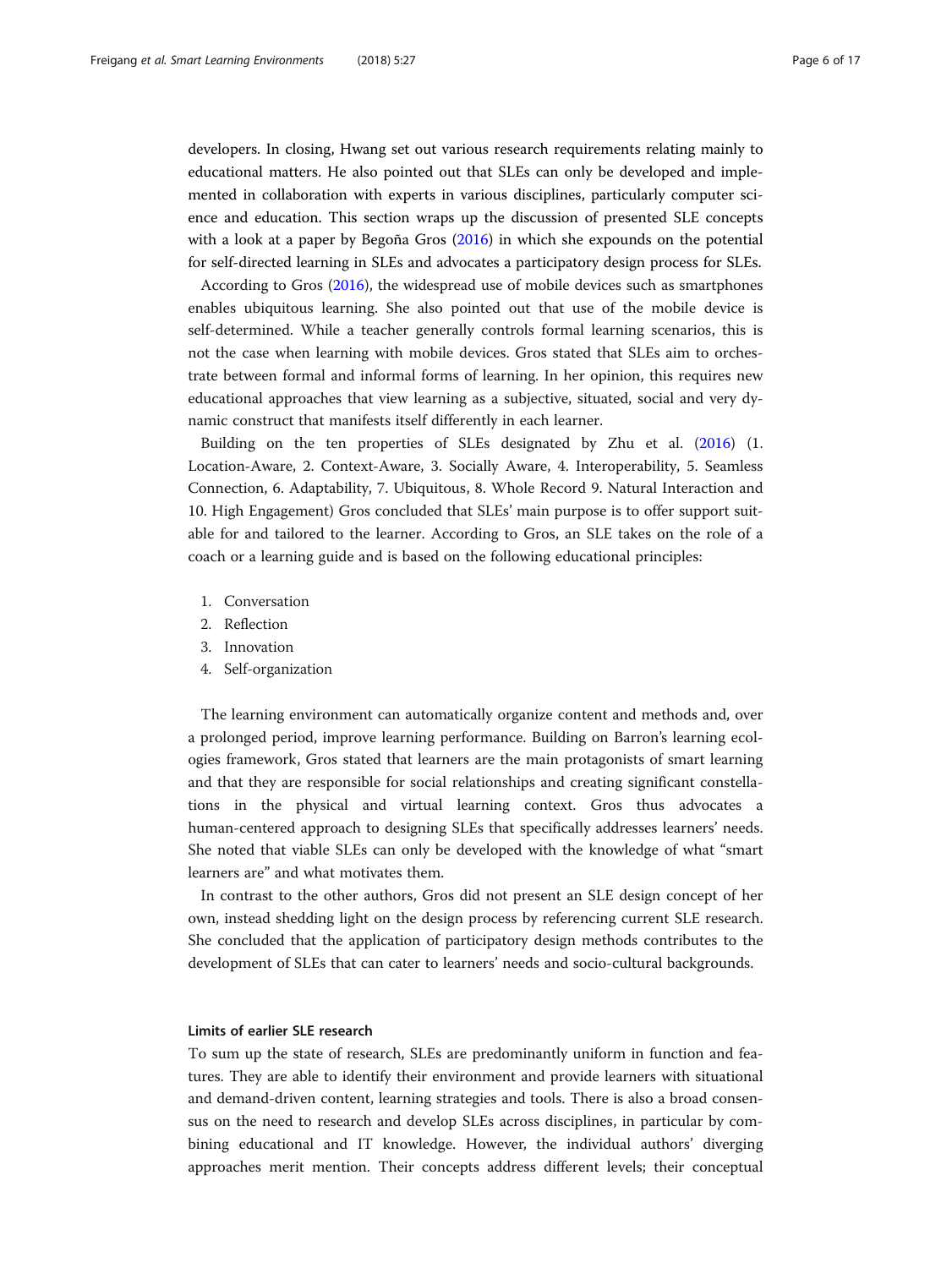approaches and theoretical references vary. Nevertheless, the presented approaches, concepts and frameworks for designing SLEs furnish relevant insights on which this paper builds. It can also be said that the literature on SLEs does not address architectural design principles despite the fact that physical learning spaces are a recurring topic. And there are deficits in organizational aspects and framework conditions that impact SLEs' implementation. As a general observation, there is notable absence of a holistic, interdisciplinary concept that adopts a socio-technical perspective and provides a systematic, science-based procedure for designing SLEs.

## Theoretical relationships between SLEs, internet of things (IoT) and workplace learning

This paper's authors soundly deconstructed, categorized and compared different definitions of the term "Internet of Things" to gain science-based insight. They analyzed the literature in depth to distill the meanings and assess definitions and descriptions of the term "Internet of Things" (IoT) from 26 sources. The term stems from the Auto-ID Center at the Massachusetts Institute of Technology (MIT), which designed the inceptive intercompany RFID infrastructure in 1999. Kevin Ashton, co-founder and then head of the Auto-ID Center, was the first to use the phrase "Internet of Things" Fraunhofer [\(2018\)](#page-16-0). Ashton envisioned that computers should be able to gather information independently of humans. Computers would have to understand the real world without human operators. This would then prevent many losses and expenses.

The notion of an Internet of Things is rooted in the concept of "ubiquitous computing" (Weiser [1991](#page-16-0)) outlined by Mark Weiser in the early 1990s. Mark Weiser formulated first visions of an ambient intelligence, integrated in the (future) workplace, in which all things and tools are connected with each other and are able to communicate or send emails for example. Other researchers picked up on the idea and developed it further in the ensuing years. The idea behind ubiquitous computing is that microelectronic components can serve to extend any physical object beyond its existing form and function; the same goes for the very similar terms "pervasive computing" (Estrin et al. [2002](#page-16-0); Lucke and Rensing [2014\)](#page-16-0) and "ambient intelligence" (Aarts and Harwig [2002](#page-16-0)). This creates "smart" objects equipped with digitally linked process logic, sensors and connectivity, which in turn create an Internet of Things in which the computer vanishes as it is assimilated into the "smart objects" of the physical world (Mattern and Fleisch [2005](#page-16-0)).

As their name would suggest, these "smart objects" are a key feature of the Internet of Things. They are created by enriching everyday objects with "technical intelligence." The authors Fleisch and Thiesse [\(2014\)](#page-16-0) describe this special feature in this way:

"The Internet of Things describes the idea of an extended Internet, which, in addition to classic computers and mobile terminals, also integrates any physical object into its infrastructure by means of sensors and actuators, thereby making it a provider or consumer of the most diverse digital services."

The Internet of Things connects the physical world of objects with the virtual world of data (Vermesan and Friess [2015](#page-16-0)). Applied to educational purposes, this means that the Internet of Things connects the physical world of (learning) objects with the virtual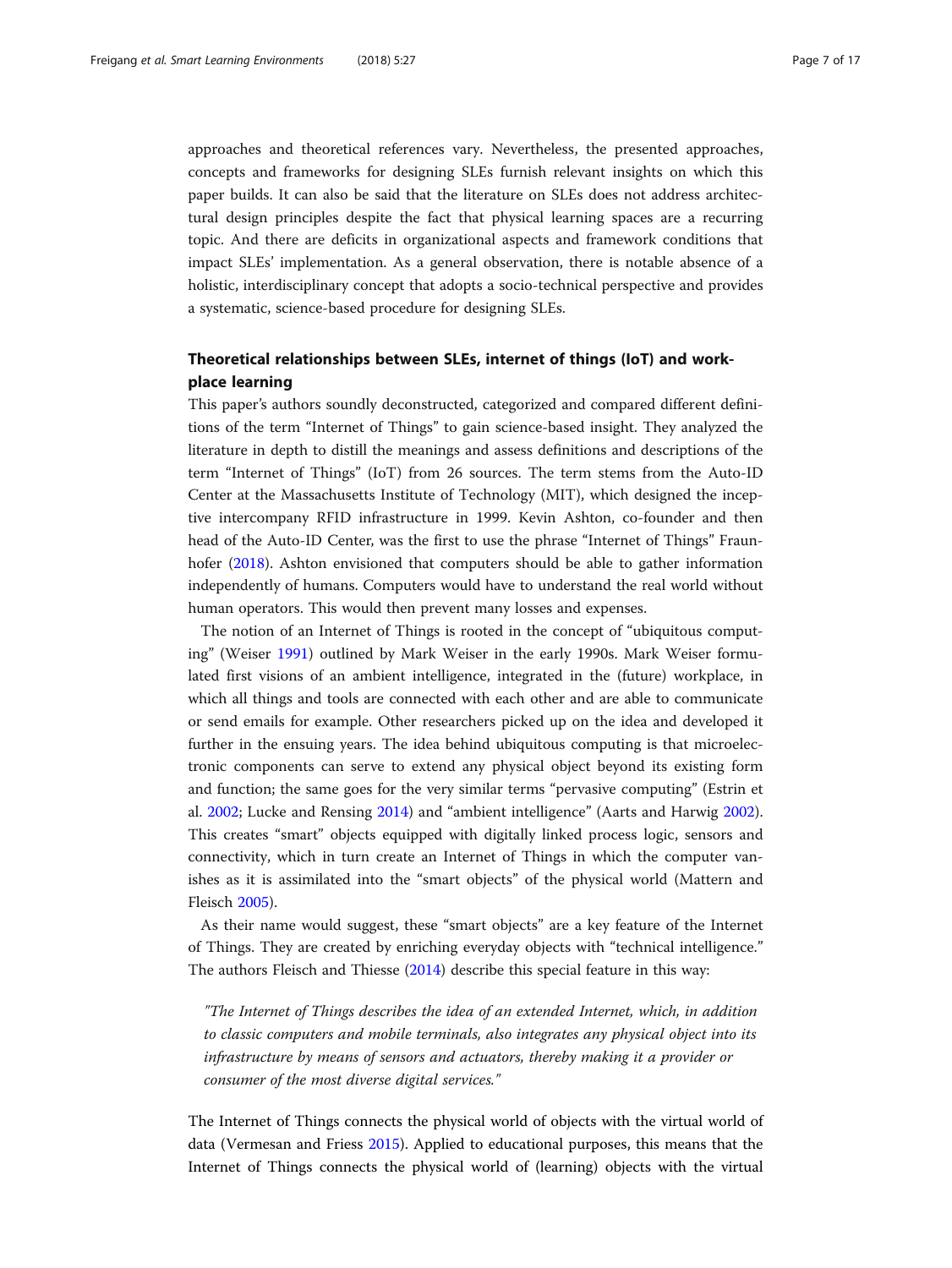<span id="page-7-0"></span>world of personal learning environments and it's learning histories. It will culminate in a full-fledged merger, a hybridization of the analog and digital worlds. Boundaries blur and can no longer be clearly separated. Smart objects / things are able to perceive their environment and process information. This "technical intelligence" can be very diverse, ranging from rather more passive acquisition, storage and processing of information to autonomous actions in response to their environment and interaction with users in an embedded system. RFID, sensors and actuators provide the technological prerequisites for this. In summary, smart objects can be said to be ubiquitous, invisible and autonomous (Gabriel et al. [2010](#page-16-0)).

A review of educational literature using secondary IoT search terms revealed that smart learning environments are equated with IoT-based forms of learning. It can be concluded that the technological construct of the Internet of Things, with its origins in ubiquitous computing and ambient intelligence, can be combined with the learning construct of SLEs, as SLEs are also rooted in the concepts of ubiquitous learning, pervasive learning and adaptive learning. Hence, the Internet of Things facilitates specific characteristics of SLEs such as context sensitivity.

These analyses also show that the Internet of Things is applicable to teaching and learning processes. This creates new teaching and learning formats that scientists call "smart learning environments" (SLEs). This study is the first research effort devoted explicitly to applying the Internet of Things to on-the-job teaching and learning processes in SLEs with a focus on workplace learning in Germany.

Digitization paves the way for new technologies, such as the IoT. On the other hand, digitization leads to a higher need for continuing education in companies. Lifelong learning is becoming more important. Parallel to this, traditional and highly formalized continuing education seminars are increasingly branded as too expensive, not very effective and too little practice-relevant. Therefore, new approaches like IoT-based learning scenarios are required, which are increasingly pushing self-directed learning on demand in the workplace and appear as informal learning formats. SLEs are defined to support learning at the right place, at the right time and on the right form (Hwang [2014](#page-16-0)). In addition, SLEs are focusing on self-directed and situated forms of learning. Therefore, SLEs seem to be able to pick up these current needs in a new educational solution, in order to merge the existing gaps between formal and informal learning and to support life-long learning at the workplace.

#### Theoretical conclusions on SLEs, IoT and physical learning nodes

This section provides a summary of key spatial design principles in a bid to paint a comprehensive picture of the requirements for physical SLEs. These principles were sourced from reviews of literature in the fields of spatial sociology, spatial theory and learning space research (Eigenbrod & Stang [2014](#page-16-0); Knoll [1995;](#page-16-0) Sesink [2007\)](#page-16-0).

Given the diversity of learning methods, the first priority for learning spaces is that they need to be versatile. They ought to promote creative teamwork and offer designated quiet areas where people can concentrate. They should also furnish plenty of space for interaction, dialog and presentations. Conventional classrooms are increasingly becoming "experimental workshops and research laboratories" (maker spaces) for design and innovation-based working methods. Employees need an environment conducive to developing and implementing ideas so they can challenge themselves and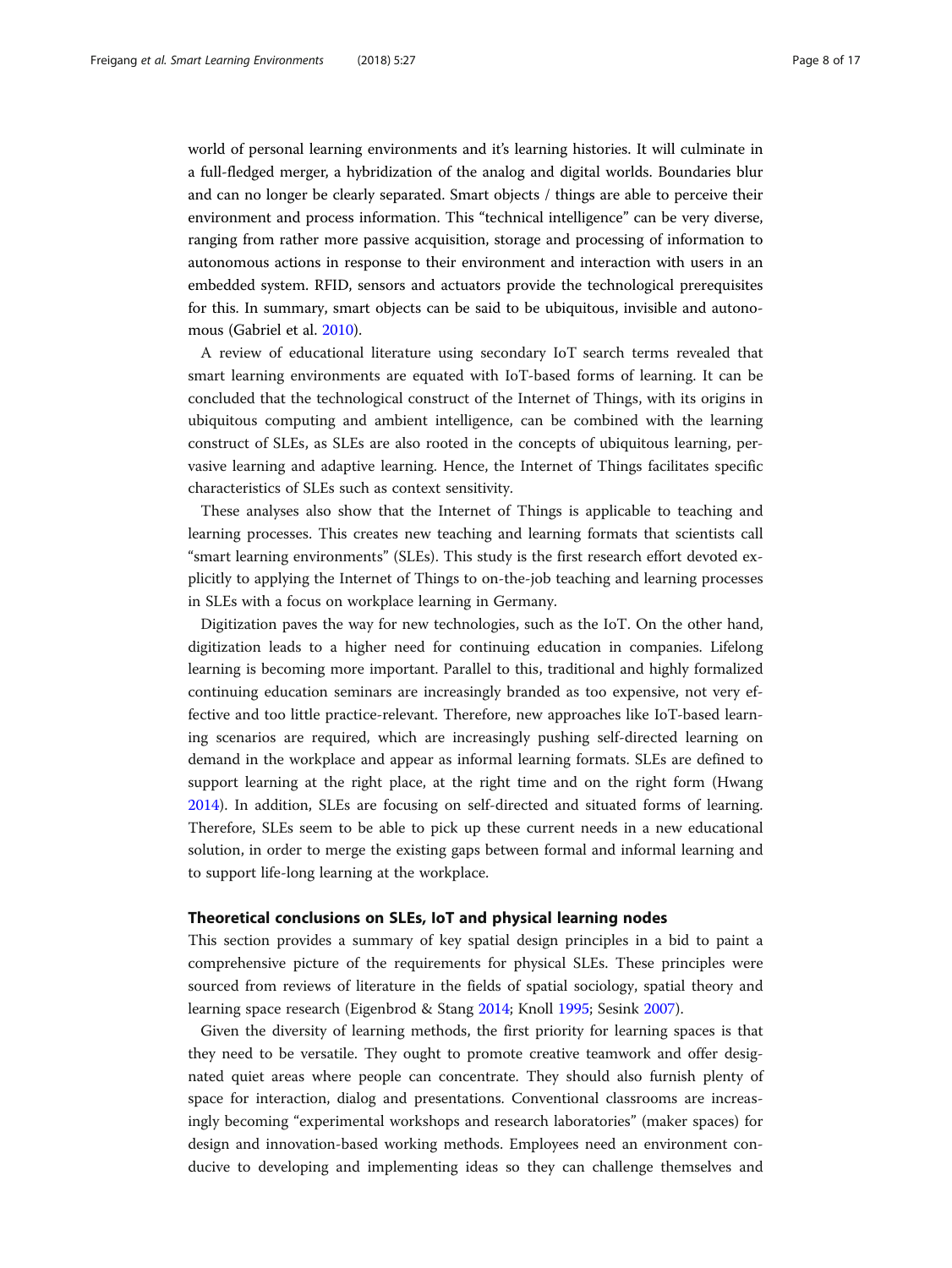engage in experience-oriented learning. A relaxed atmosphere is important for creative phases. Doorley and Witthoft ([2012](#page-16-0)) and d.school Stanford wrote a handbook for designing creative spaces that recommends specific pieces of furniture, materials and tools for collaborative work. The importance of lighting is glaringly obvious in modern working environments. Natural materials such as stone and wood combined with plants are very popular means of conjuring a pleasant atmosphere. Designers are also crafting living room-style office interiors to ensure people enjoy spending time there.

It can be said that interior design has an immediate impact on well-being and, by extension, on learning processes. Adaptable interior designs that enable variable use of rooms support the give-and-take between various phases of learning. Some areas of these rooms are designated for working alone; others for collaborative teamwork. The different room arrangements outlined above support the variety of learning methods, but specific arrangements or interior designs do not necessarily need to be realized in separate rooms.

Closely linked, overlapping digital and physical areas can transform a room that is conducive to learning as described above into hybrid learning spaces or even into a smart learning environment. The result of this mix is a new area that has new emergent properties of its own and is therefore more than the sum of its individual parts (Kohls and Münster [2017](#page-16-0)). Traditional learning spaces will be augmented with integrated, invisible technology (see section "[Theoretical conclusions on SLEs, IoT and physical learning](#page-7-0) [nodes](#page-7-0)") to expand these rooms into intelligent and hybrid learning spaces (SLEs). As pointed out in the previous paragraph, any equipment and learning objects can be enhanced with IoT components. This creates smart objects that are connected to one another and to the Internet so that they interact in a complex cyber-physical system.

An important criterion for connected and intelligent learning spaces is "unobtrusive technology." (Sesink [2007](#page-16-0), p.3). This is where the potential of IoT technologies unfolds, for these miniaturized objects can generally be integrated inconspicuously into architecture and room equipment like furniture. In summary, it can be said that the Internet of Things is making deeper and deeper inroads into everyday (office) life. Initial studies have also substantiated its positive effects on teaching and learning processes. For example, Gomez et al. ([2013](#page-16-0)) worked with QR codes and enhanced physical learning objects with digital information that learners retrieve via QR code scanners. With this relatively simple method, the authors were able to connect the physical and virtual worlds and enrich analog learning content with multimedia (Gómez et al., [2013](#page-16-0)). Another study has shown that automated control of external factors such as lighting, heating and cooling has a positive effect on learning processes (Uzelac et al. [2015\)](#page-16-0). However, considering the possibilities inherent in the IoT, the empirical research is clearly still in its infancy.

A recent study (Kanagarajan and Ramakrishnan [2017](#page-16-0)) identified and compared all ubiquitous and environmentally intelligent learning infrastructures known worldwide. The authors classified the identified examples by the categories architecture, approach, analysis, model, application and device, and found that these examples are not as intelligent as they should be. They designated a "smartness level" to distinguish between different stages of development.

#### A holistic framework as a tool for human-centered SLE development

The Internet of Things offers a wide range of options to support lifelong learning in the workplace. However, didactically sound application examples have yet to be identified. In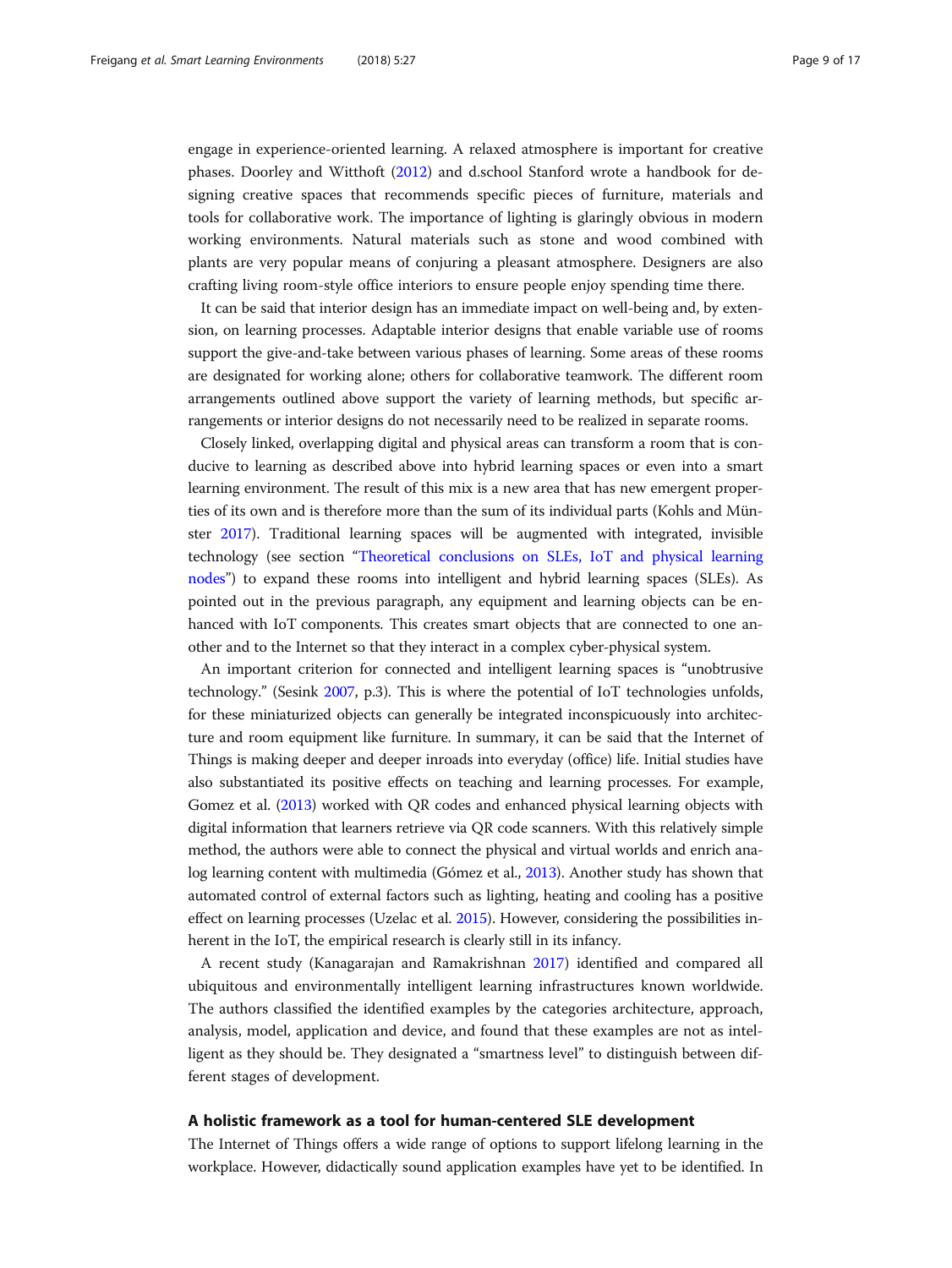order to systematically tap the potential of IoT in learning spaces, it will first be necessary to fully understand the needs of teachers and learners to then design and test didactically sound use cases and, in a final step, funnel these prototypes into the development pipeline. Authors Domingo and Forner [\(2010](#page-16-0)) also emphasize the importance of user-centric design in a paper that examines the development of hybrid learning environments in the context of IoT and eLearning. They stress how useful interdisciplinary teams are to developing such complex learning arrangements.

The following section builds on the theoretical underpinnings discussed above to present the findings of this investigation. It is based on a redesign of the first design model validated in the empirical study.

These findings provide a comprehensive picture of IoT-based educational innovations that have been researched to date in separate disciplines and addressing disparate concepts. With a people-centric concept for the design of SLEs providing the framework, the authors addressed the gaps in earlier SLE research. To this end, they methodically deconstructed the unilaterally developed concepts, took a holistic view of the disciplines and SLE design areas, and combined these in a transformative process. They systematically meshed architectural design principles and organizational aspects with SLEs' didactical and IT features.

The aim of the socio-technical framework is to translate scientific findings into practical application by fostering educational innovations that control the SLE development process holistically, on a scientifically sound basis.

This study's findings show that SLEs depend on several factors that can be categorized in the following spheres of influence:

- [0] Participatory corporate culture.
- [A] User centricity.
- [B] Didactical variety.
- [C] Hybrid learning space.
- [D] Hybrid learning assistance

This framework pools 30 success factors that are assigned to the five aforementioned design patterns and collectively represent the ideal smart learning environment. For each design pattern, there are six success factors that are to be fleshed out for effective SLE product development. Each design pattern also has an integrated maturity scale to enable in-depth analysis of the current stage of development.

The development process is sequential. It kicks off by analyzing and reflecting on the corporate culture (design pattern 0) to provide the foundation for the entire design effort. The corporate culture can hardly be constructed directly—for the most part, this is done indirectly via the other four fields—so this first pattern serves only for analysis and reflection. The next step is to actively work on factors for user centricity (design pattern A) and then build on this work to develop didactical variety (design pattern B). Then it is time to design the spatial aspects (design pattern C). The final step is to address the technological factors relevant to intelligent learning systems (design pattern D).

The authors recommend using this framework as a dynamic design tool and focusing on the design areas that show great potential and are relatively easy to put into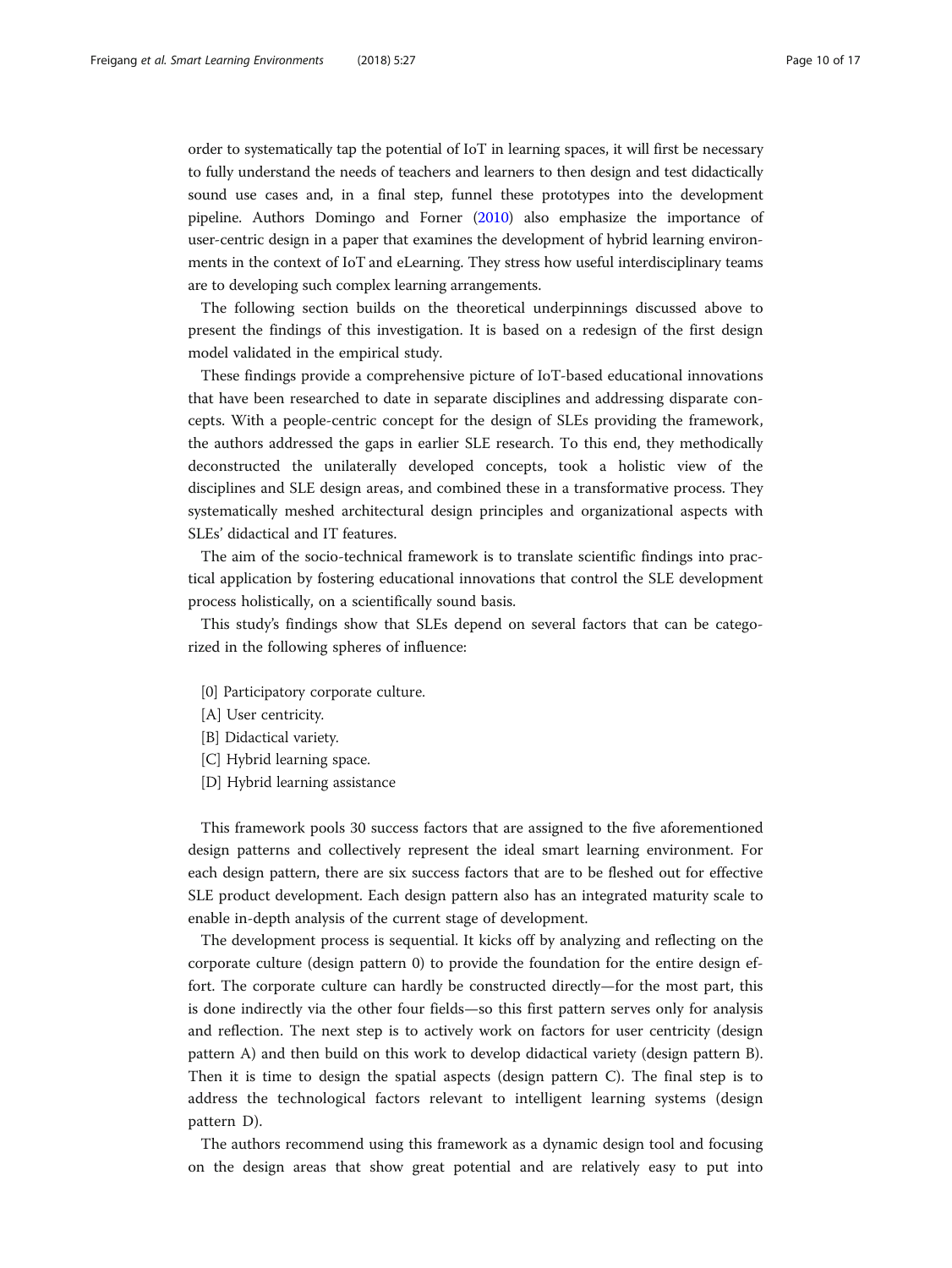practice. The researchers defined seven minimum requirements needed to progress in stages towards the goal of creating SLEs. By following these steps, developers can implement hybridized forms of learning at a lower level of IoT maturity:

- 1. Needs assessment [A1]
- 2. Toolkit-supported learning [B10]
- 3. Hybridized learning [B11]
- 4. Digital & analog learning tools [C13]
- 5. Physically integrated IoT [C18]
- 6. Identification of learning objects & content [D19]
- 7. Process-based integrated IoT [D20]

The SLE framework serves as an iterative planning, analysis and development tool that combines socio-technical levels, dimensions and areas of influence relevant to the design, and simultaneously defines the respective success factors as the ideal type of design patterns, which in turn systematize, map and thus reduce the complexity of SLEs in interdependent, reciprocal interaction.

The following subsection presents the individual design patterns and their respective success factors in the context of their systemic interaction.

## Design pattern [0] – Corporate culture

Empowerment is a success factor that fosters a participatory corporate culture. This should be taken to mean strategies and actions that increase autonomy and self-management, thereby enabling employees to perform their jobs over the long term. The corporate culture determines if and how employees are empowered to pursue their professional development in a self-organized way rather than being directed or controlled by others. It makes a difference if employees are sent to a training course or given the opportunity to do so. It also makes a difference if employees are allowed to experiment and make mistakes or if they are compelled to follow strict procedures. Hierarchical communication structures often impede an open and transparent exchange. However, dialog can be promoted, for example, via an internal network such as an ESN. Also, goals set by the learner are more likely to be attained than goals set by someone else. "Interdisciplinary perspectives" that are conducive to initiating innovative, interdisciplinary learning projects also help transcend legacy silo structures. It will take new forms of leadership, rather than mere management, to promote learning in networks and from others. Enduring empowerment requires an empathetic style of leadership based on trusted collaboration.

#### Design pattern [A] – Human centricity

Smart learning environments are user-oriented (see section "[Current state of research](#page-2-0) [into smart learning environments](#page-2-0)"). And the design process must be geared to the learner to ensure SLEs are indeed user-centric. The point of departure for designing smart learning environments has to be the needs of the learners who use these spaces. This is why the human-centric design pattern (A) is the inceptive phase of the design process. Learning needs and learning offerings have to be a good match to foster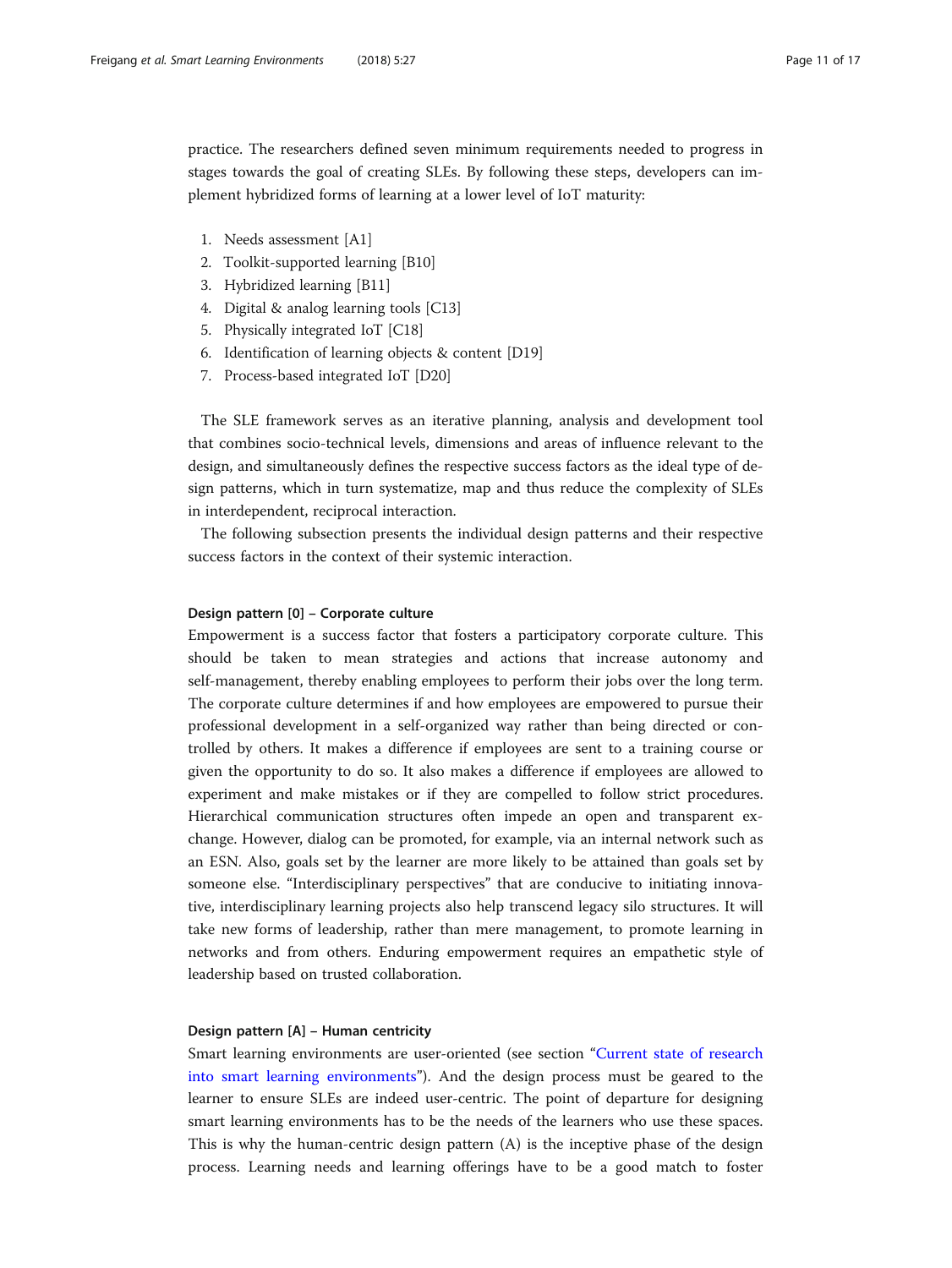"sound intrinsic motivation [A5]" and interest. "Activity and context analyses [A1]" should to be conducted in advance to learn which technical and methodological skills will be desired or necessary and to align these skills with corporate goals for the purpose ensuring future "employability [A2]." The bottom-up approach is for employees to set goals for themselves. The top-down approach is for the organization to set strategic goals. The two need to be compared and combined in a balanced way to create a (skills) profile. This "profiling [A3]" may also be initiated by peers. It serves to develop a "personal learning environment [A6]" that supports individual knowledge management based on a "needs assessment [A1]" and may be used for formal and informal learning formats. All success factors have to be implemented or proactively designed one after the other from [A1] through [A6] to maximize user centricity and create a personal learning environment that satisfies learning needs in the most effective way. The factors to be implemented sequentially are numbered in the design pattern [A] and marked with an arrow. Minimum requirements (MR) are shown in red (see Fig. 1).

#### Design pattern [B] – Didactical variety

Smart learning environments have to be didactically diverse (see section "[Current state](#page-2-0) [of research into smart learning environments](#page-2-0)") to enable effective teaching and learning. Design pattern (B) is the second phase of the design process; as such, it builds on the first phase's user centricity. The aim of the design pattern [B] is to initiate the most effective learning processes within an SLE by combining different didactical models to

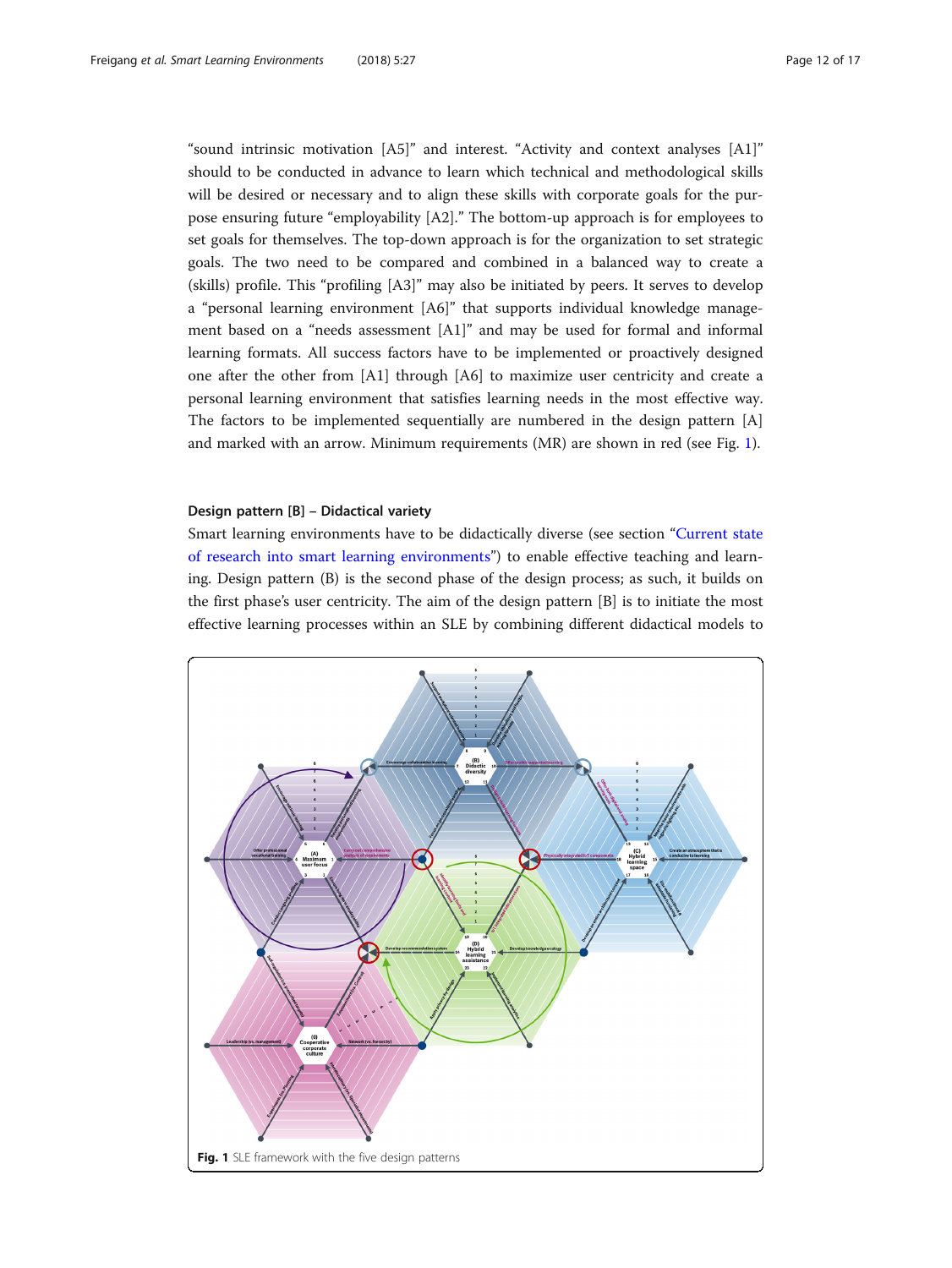create a variety of methods. This study has shown that in the wake of changes in the continuing education sector, "workplace-oriented learning (B7)" has to be supported in order to satisfy fast-emerging and ad hoc learning needs as current events dictate. This is why highly "personalized learning (B12)" has to be reinforced to meet the demands of increasingly agile workflows. "Ubiquitous and adaptive forms of learning (B9)" that cater to learners' personal needs as well as to the current situation at the workplace or in the learning space must be developed to this end.

From a constructivist perspective, learning can never be controlled directly and always requires a proactive effort on the part the subject. Personalized learning is important. The results of this study show that "collaborative forms of learning (B8)" are also important. They cater to emerging learning needs that require exchanges and networking with other experts; as yet, these needs cannot be met due to a lack standardized learning formats, for instance via WBT and the like. New media such as Twitter and LinkedIn are particularly well-suited for this purpose. "Analog" methods such as Design Thinking are also suitable for promoting creativity, exchange and innovation. With active learning techniques such as creating sketches, drawings and simple models, several learners can simultaneously explore the problem and solution space. A variety of tools and materials need to be available for developing and trying out new forms of learning; this is a success factor for designing didactical variety. The underlying didactical model of "toolkit-supported learning" is success factor B10 and "hybridized learning" is success factor B11; both are defined as minimum requirements in design pattern (B). Hybridized forms of learning are learning processes where digital and physical learning methods alternate seamlessly and, in the best-case scenario, smart objects serve as fully integrated learning objects (e.g. a smart pen).

#### Design pattern [C] – Hybrid learning space

SLEs are physical spaces that are able to combine digital and physical learning worlds into hybrid environments (see section "[Theoretical conclusions on SLEs, IoT and phys](#page-7-0)[ical learning nodes](#page-7-0)"). Design pattern  $(C)$  is the third phase of the design process; as such, it builds on the second phase's didactical variety. The design process for hybrid learning spaces has to make use of ubiquitous but invisible IoT infrastructure. Co-working spaces serve as good examples for the physical design. The ambience affects the learning culture. It makes a difference if the learner happens to be in a grey office or is immersed in the sensual design of a Google Office. These extremes are meant to exemplify the point, but the designer does have to strike the right balance. According to the study, the most important success factor is to create a "learning- friendly atmosphere (C15)," which can be fostered with plenty of daylight, fresh air and sufficient shade, heating and cooling. Also, IoT integration should enable automated, (individual) control over these "standard requirements (C14)." Plenty of good-sized windows that admit a lot of daylight into the room are beneficial. Noise needs to be suppressed, for example, with soundproof walls.

The room's shapes, structures and colors should be part of a cohesive, "overall architectural concept (C17)" that inspires people to proactively learn and work as soon as they enter the room. A pleasant, modern design is to be combined with "multifunctional and flexible furniture (C16)" that readily adapts to different learning and working scenarios.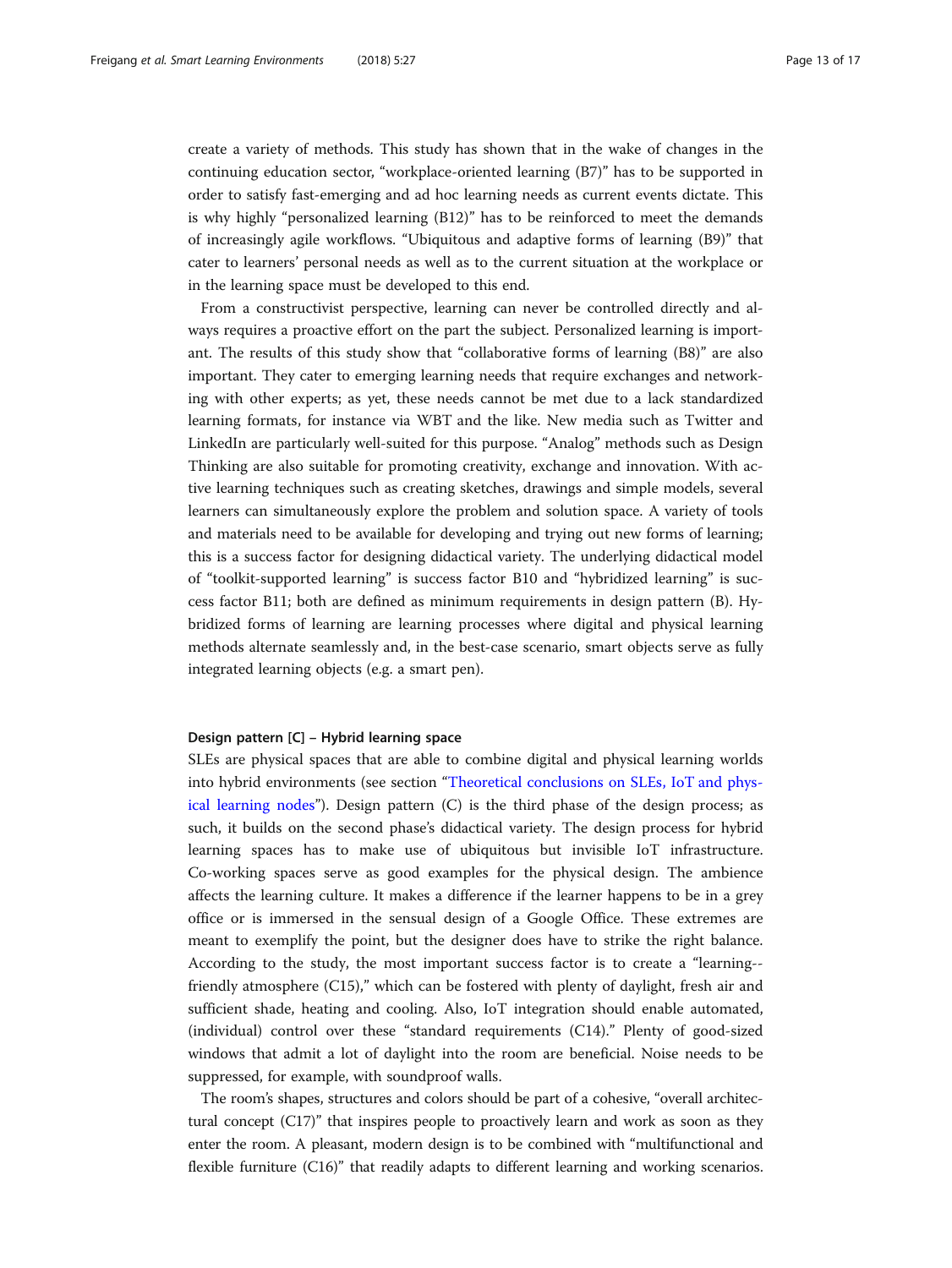Innovative concepts such as up-cycling could also serve to conjure an atmosphere that promotes learning and calls people to action (e.g. by means of tables made of pallets). The room's architectural concept – that is, the color, structure and ambience – should also blend in well with the neighboring environment (C17).

"Physically integrated IoT  $(C18)$ " and "digital & analog learning tools  $(C13)$ " have been defined as key success factors for design pattern (C) and as minimum requirements for designing hybrid learning spaces. Everyday objects can be transformed into "smart objects" using "physically integrated IoT (C18)". This means enhancing everyday objects such as windows with sensors and actuators to create an added, automated benefit. The technology recedes inconspicuously into the background. Integrated into walls, tables, chairs and so forth, it becomes part of the architecture and furniture. Examples include in-built speakers in walls, sofas and the like and multifunctional room dividers that serve as a touch screen when needed and can otherwise be used as a shelf or writable wall. The second minimum requirement, the "digital and analog learning tools (C13)" described in the design pattern (B) for didactical variety, have to be accessible in the physical learning room to allow learners to do things like launching software programs from their PLE without having to first install it.

#### Design pattern [D] – Learning assistance

SLEs provide demand- and context-driven learning assistance (cf. section "[Current state](#page-2-0) [of research into smart learning environments](#page-2-0)"). Pattern (D) for designing a hybrid learning assistant is the SLE design process's overall objective. Building on previous design patterns, it is the final and most complicated phase. Design pattern (D)'s success factors must be implemented sequentially to ensure the (hybrid) learning assistant provides the functions needed to deliver optimum learning assistance via a "recommender system (D24)." The factors to be implemented sequentially are numbered in the design pattern [D] and marked with an arrow.

This sequence of success factors begins with factor (D19), whereby learning objects and learning content based on factor A1 are to be explicated and documented even more specifically. Designers must first systematically "identify current (and future) learning objects and learning content (D19)" before they can move on to the second step and integrate the Internet of Things technology construct into the identified learning objects, in order for them to effectively assist the learning process. Specific learning content and learning processes must also be defined to then build on the physically integrated IoT (C18) to create a "process-based integrated IoT (D20)." The third success factor is to foster a "knowledge ecology (d21)." Serving as a knowledge database for the assistant, it may be comprised of various resources and databases. However, the relevant learning resources and knowledge sources must first be identified, made interoperable and be interconnected. It would be a decisive advantage for PLE data (A6) to be used to this end. The fourth step is to apply "big data analytics (d22) & privacy by design (D23)" to establish sound connections between the various knowledge bases and data sources in compliance with data privacy obligations and laws. Artificial intelligence-driven processes such as machine learning must serve to support learning activities that have not been programmed in advance. The learning assistant is thus able to identify the current learning situation based on usage data and recognized context.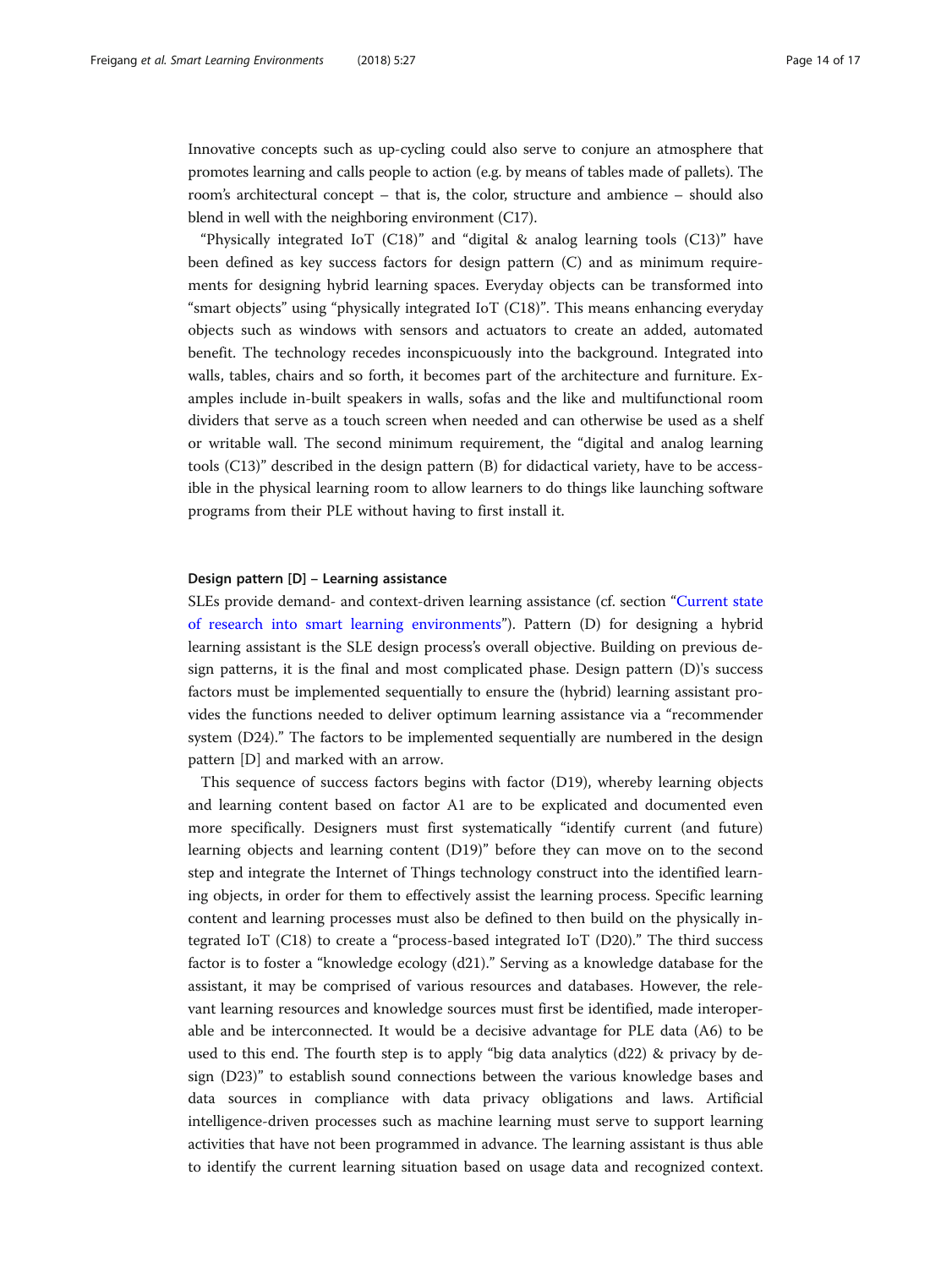It can then decide what option works best for learners based on predictive analytics (D22) that assess past situations, and to respond proactively in the spirit of a "recommender system (D24)".

## Limitations

This study is based on various data surveys conducted at different points in time (sub study 1, sub study 2 and main study). Given the scope of this paper and in the interest of brevity, they have been merely outlined (cf. section "[Current state of research into](#page-2-0) [smart learning environments](#page-2-0)"). Nonetheless, the most important limitations are pointed out below. This scientific treatise is subject to certain limitations, so that its results cannot be held to be universally valid in every context. In particular, it should be noted that sub study 1 with IoT trainers and the main study, which included sub study 2, were conducted predominantly with university graduates in senior management positions serving as the research subjects. Theirs is a very specific perspective. A survey of teachers and academics from less knowledge-intensive areas of business or science may have resulted in to different findings. The results obtained using the quantitative survey tool may only be interpreted as an initial tendency because the very small sample size limits their informative value.

## **Discussion**

The findings of this research paint a comprehensive picture of IoT-based innovations in learning that have otherwise been researched in separate specialized disciplines and posited in compartmentalized concepts. The contribution of the proposed framework results within a transdisciplinary combination of different SLE design approaches in one overall concept. Thus, substantial challenges in previous SLE research could be addressed by systematically breaking up the unilaterally developed concepts and by holistically considering involved disciplines, design areas and success factors. Architectural design principles as well as organizational aspects were purposefully analyzed and interwoven with didactic and information technology SLE characteristics.

The study provides an important contribution to the theoretical recognition of SLE research. Thus, the SLE model was validated and re-de-signed based on the empirical data. This study is the first of its kind that can address the application of SLEs for workplace learning and can be used as an analysis and planning tool. In addition, the framework provides concrete SLE design recommendations for further training experts, which are bundled within 5 categories and 30 success factors and which reveal clear cross-references to one another. The identification of the success factors and the assignment to a coherent category system has been validated empirically and can serve as a basis for future work in the field of Smart Learning Environments research. It should be noted that the re-design of the design patterns as well as the merge into an SLE framework were not re-validated. A stronger differentiation and operationalization of the individual categories and factors implies new research potential. The framework based on probabilistic relationships offers correspondingly great potential for constructive research that investigates causal relationships on the basis of factor analysis using multivariate statistics.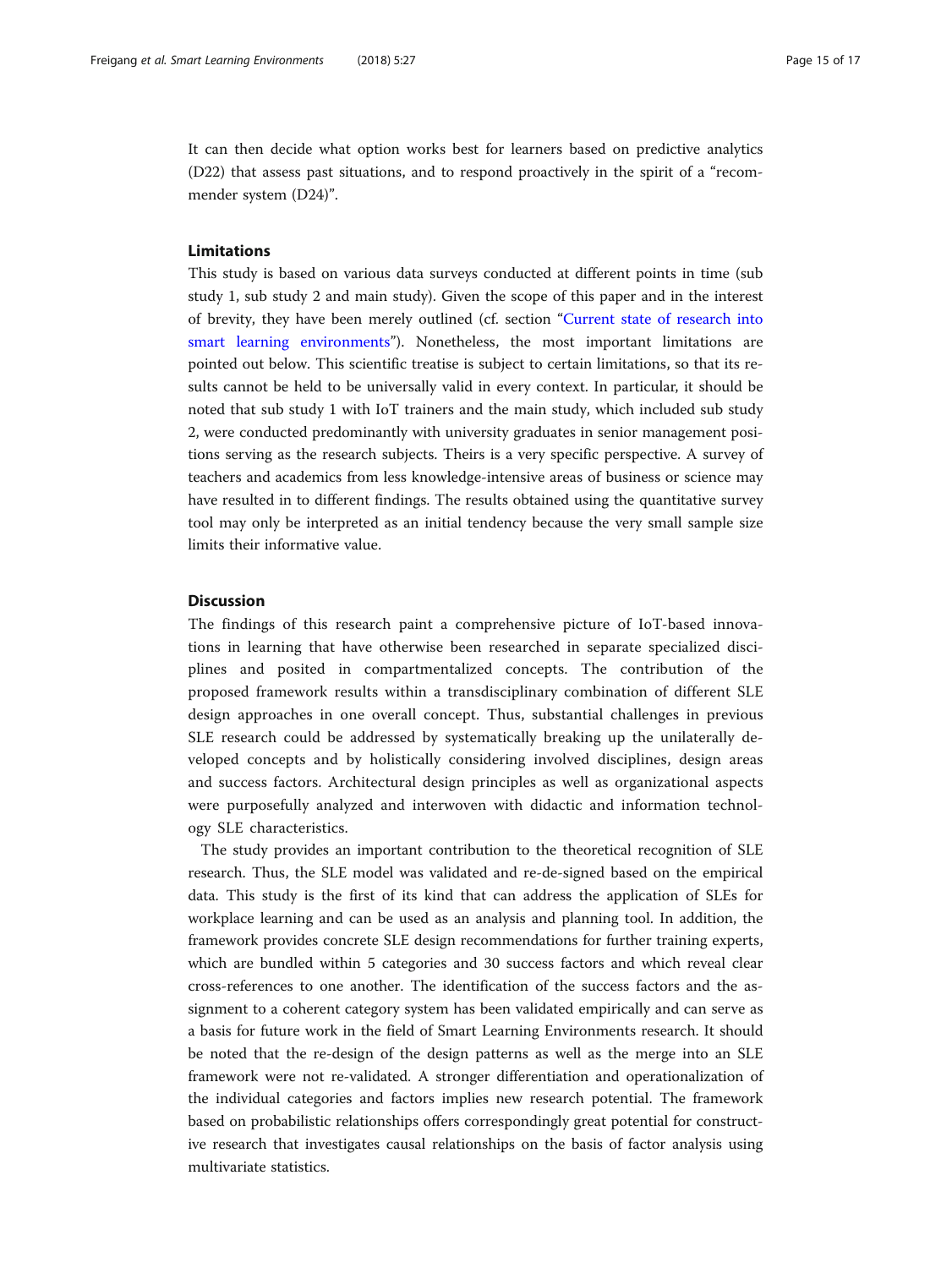#### Conclusion and future research

There is great demand for further (empirical) and interdisciplinary research into smart learning environments. An extensive review of the literature has shown that IoT-based educational formats are a neglected field of research. Sound research into the application of teaching and learning processes is not to be found in the scientific discourse at home in Germany or abroad. A lack of empirical findings also points to the fact that studies have yet to be conducted, even if the Internet of Things has been a hot topic in recent years.

This research project sought to conceptualize a largely uniform ontological basis with defined categories to serve as recommendations for action within the framework of organizational SLE design processes. Its authors redressed the insufficient systematization of earlier SLE research by developing design patterns for the constructs "user centricity (A)", "didactical variety (B)", "hybrid learning space (C)" and "hybrid learning assistance (D)." The identified success factors and their allocation to a cohesive system of categories has been empirically validated and can serve as a starting point for future research into smart learning environments. It should be noted that the interaction between technologies and (new) teaching and learning formats must always focus on creating added didactical value. The applied technology is a means to an end and no substitute for the underlying objective. Learning is a complex process in which emotions and intrinsic motivations are decisive factors that defy direct control. This paper combines framework conditions that are indirectly conducive to the didactically sound design of SLEs. Its authors identified 30 factors that can be addressed to support a systematic design process for innovative forms of education. This is an ideal design process. Specifications set out by this paper may be difficult to meet in the real world of business.

However, the focus must always be on the users' needs, especially in terms of didactical variety. Learning has to made more varied and active to appeal to the emotions and foster creativity so that it is perceived as a joyful rather than a tedious experience.

These findings support the thesis that an interdisciplinary approach is expedient when designing smart learning environments. Interdisciplinary insights have to be pooled to understand hybrid constructs as complex as this and to design sound SLEs. Future research into SLEs will have to consider and bring neighboring disciplines on board to investigate causal relationships at the meta-level. These findings also point to critical aspects. For example, personal data must be handled in a very cautious and user-centric way.

#### Funding

The authors declare that they have no funding for the research.

#### Availability of data and materials

The datasets used and/or analysed during the current study are available from the corresponding author on reasonable request.

#### Authors' contributions

The main author (SF) performed all research and writing of the paper. LS and TK provided insight and editing of the paper. All authors read and approved the final manuscript.

#### Competing interests

The authors declare that they have no competing interests.